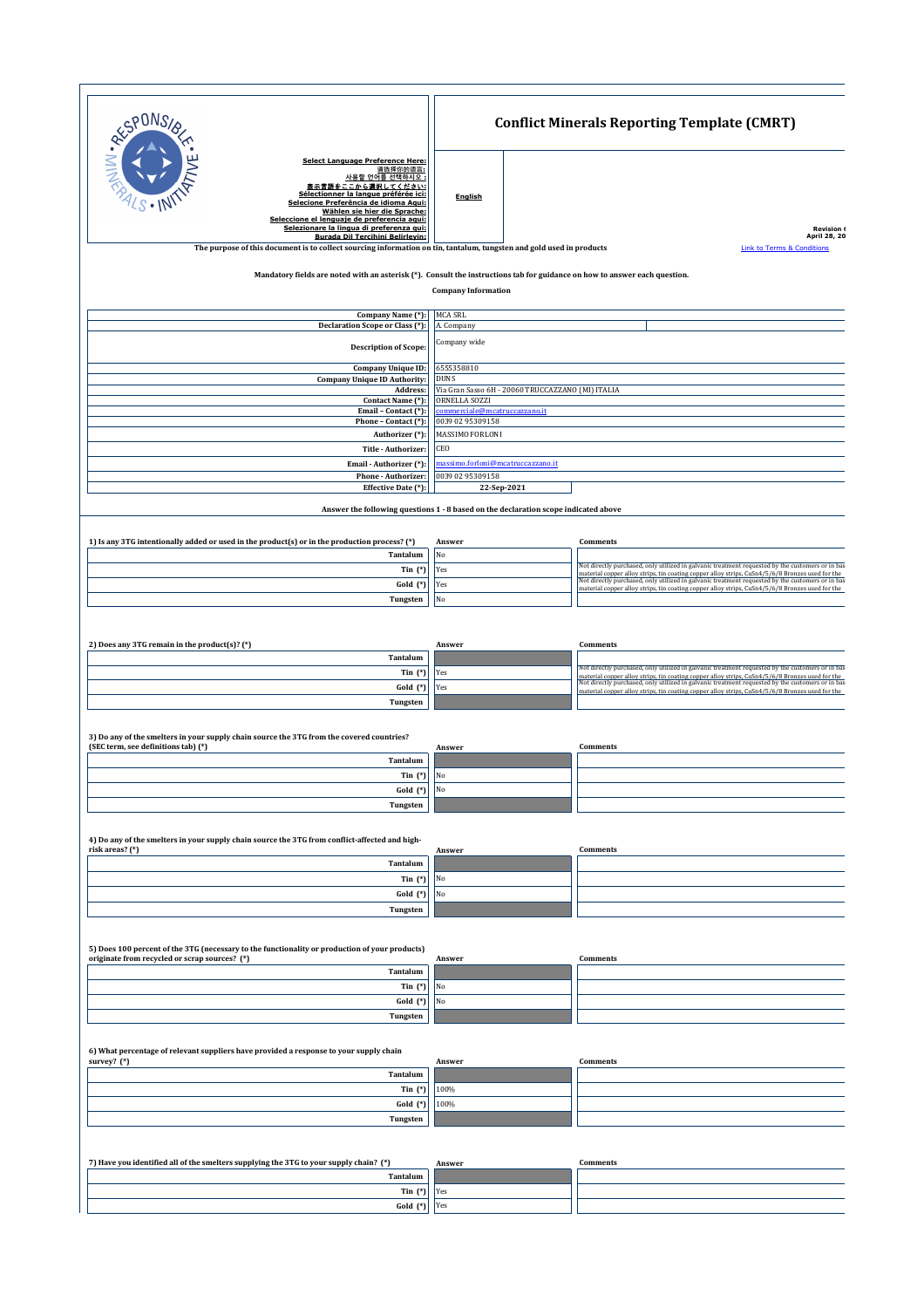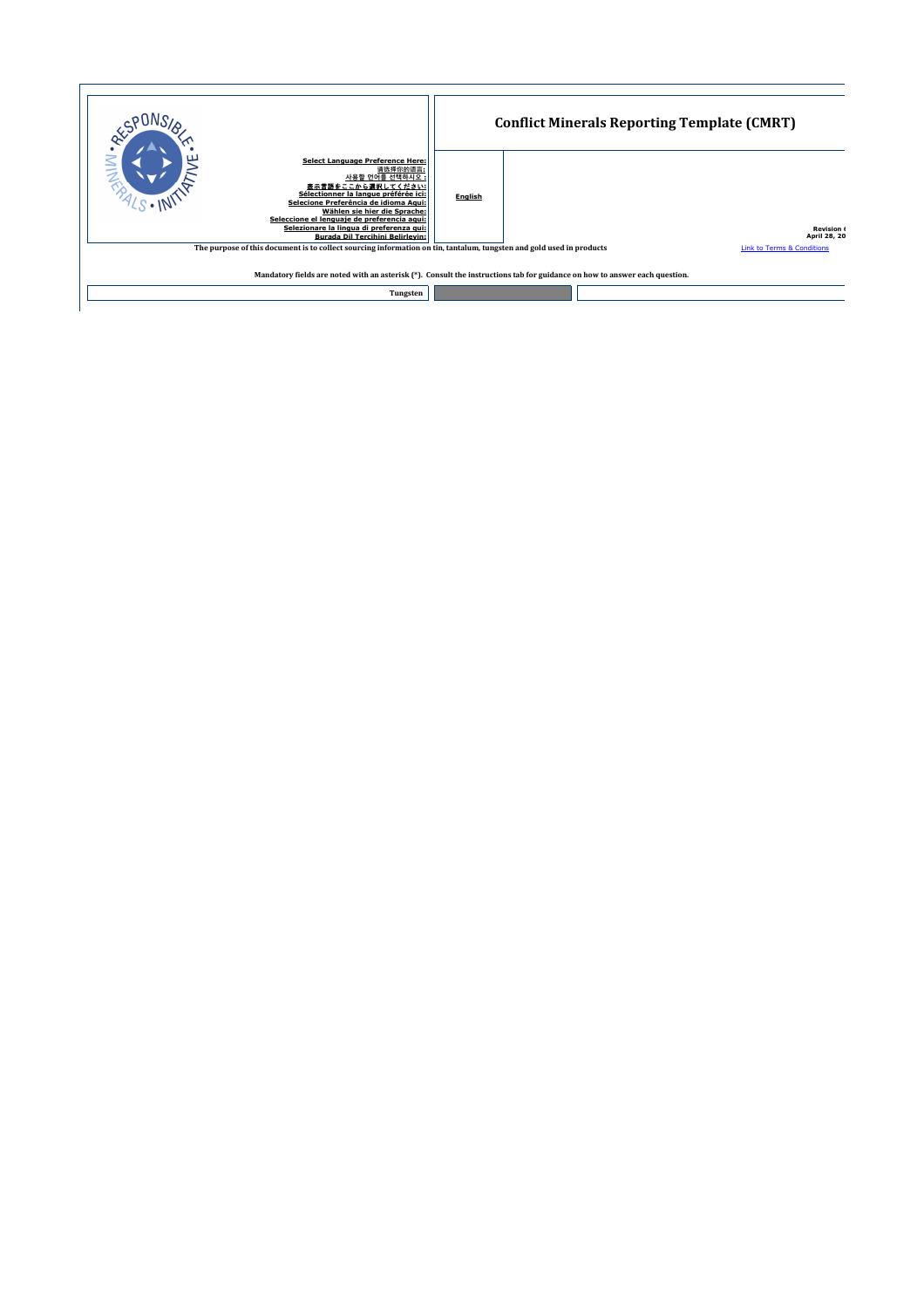

| Smelter<br>Identification<br><b>Number Input</b><br>Column | Metal (*)  | Smelter Look-up (*)                           | Smelter Name (1) | Smelter Country (*)                        | Smelter<br>Identification | Source of<br>Smelter<br>Identification<br><b>Number</b> | <b>Smelter Street</b> | <b>Smelter City</b> | <b>Smelter Facility</b><br>Location: State /<br>Province |
|------------------------------------------------------------|------------|-----------------------------------------------|------------------|--------------------------------------------|---------------------------|---------------------------------------------------------|-----------------------|---------------------|----------------------------------------------------------|
| CID000035                                                  | Gold       | Allgemeine Gold-und Silberscheideanstalt A.G. |                  | <b>GERMANY</b>                             | CID000035                 | RMI                                                     |                       | Pforzheim           | Baden-Württemberg                                        |
| CID000058                                                  | Gold       | AngloGold Ashanti Corrego do Sitio Mineracao  |                  | <b>BRAZIL</b>                              | CID000058                 | RMI                                                     |                       | Nova Lima           | Minas Gerais                                             |
| CID000077                                                  | Gold       | Argor-Heraeus S.A.                            |                  | SWITZERLAND                                | CID000077                 | RMI                                                     |                       | Mendrisio           | Ticino                                                   |
| CID000082                                                  | Gold       | Asahi Pretec Corp.                            |                  | <b>JAPAN</b>                               | CID000082                 | RMI                                                     |                       | Kobe                | Hyogo                                                    |
| CID000113                                                  | Gold       | Aurubis AG                                    |                  | <b>GERMANY</b>                             | CID000113                 | RMI                                                     |                       | Hamburg             | Hamburg                                                  |
| CID000157                                                  | Gold       | Boliden AB                                    |                  | <b>SWEDEN</b>                              | CID000157                 | RMI                                                     |                       | Skelleftehamn       | Västerbottens län [SE-<br>241                            |
| CID000176                                                  | Gold       | C. Hafner GmbH + Co. KG                       |                  | <b>GERMANY</b>                             | CID000176                 | RMI                                                     |                       | Pforzheim           | Baden-Württemberg                                        |
| CID000233                                                  | Gold       | Chimet S.p.A.                                 |                  | <b>ITALY</b>                               | CID000233                 | <b>RMI</b>                                              |                       | Arezzo              | Toscana                                                  |
| CID000292                                                  | Tin        | Alpha                                         |                  | <b>UNITED STATES OF</b><br>AMERICA         | CID000292                 | RMI                                                     |                       | Altoona             | Pennsylvania                                             |
| CID000401                                                  | Gold       | Dowa                                          |                  | <b>JAPAN</b>                               | CID000401                 | RMI                                                     |                       | Kosaka              | Akita                                                    |
| CID000438                                                  | <b>Tin</b> | <b>EM Vinto</b>                               |                  | BOLIVIA (PLURINATIONAL<br><b>STATE OFI</b> | CID000438                 | <b>CFSI</b>                                             |                       |                     |                                                          |
| CID000468                                                  | Tin        | <b>Fenix Metals</b>                           |                  | POLAND                                     | CID000468                 | RMI                                                     |                       |                     |                                                          |
| CID000538                                                  | Tin        | Gejiu Non-Ferrous Metal Processing Co., Ltd.  |                  | CHINA                                      | CID000538                 | RMI                                                     |                       | Oruro               | Oruro                                                    |
| CID000694                                                  | Gold       | Heimerle + Meule GmbH                         |                  | <b>GERMANY</b>                             | CID000694                 | RMI                                                     |                       | Chmielów            | Podkarpackie                                             |
| CID000707                                                  | Gold       | Heraeus Metals Hong Kong Ltd.                 |                  | CHINA                                      | CID000707                 | RMI                                                     |                       | Gejiu               | Yunnan Sheng                                             |
| CID000711                                                  | Gold       | Heraeus Precious Metals GmbH & Co. KG         |                  | <b>GERMANY</b>                             | CID000711                 | RMI                                                     |                       | Pforzheim           | Baden-Württemberg                                        |

1 ページ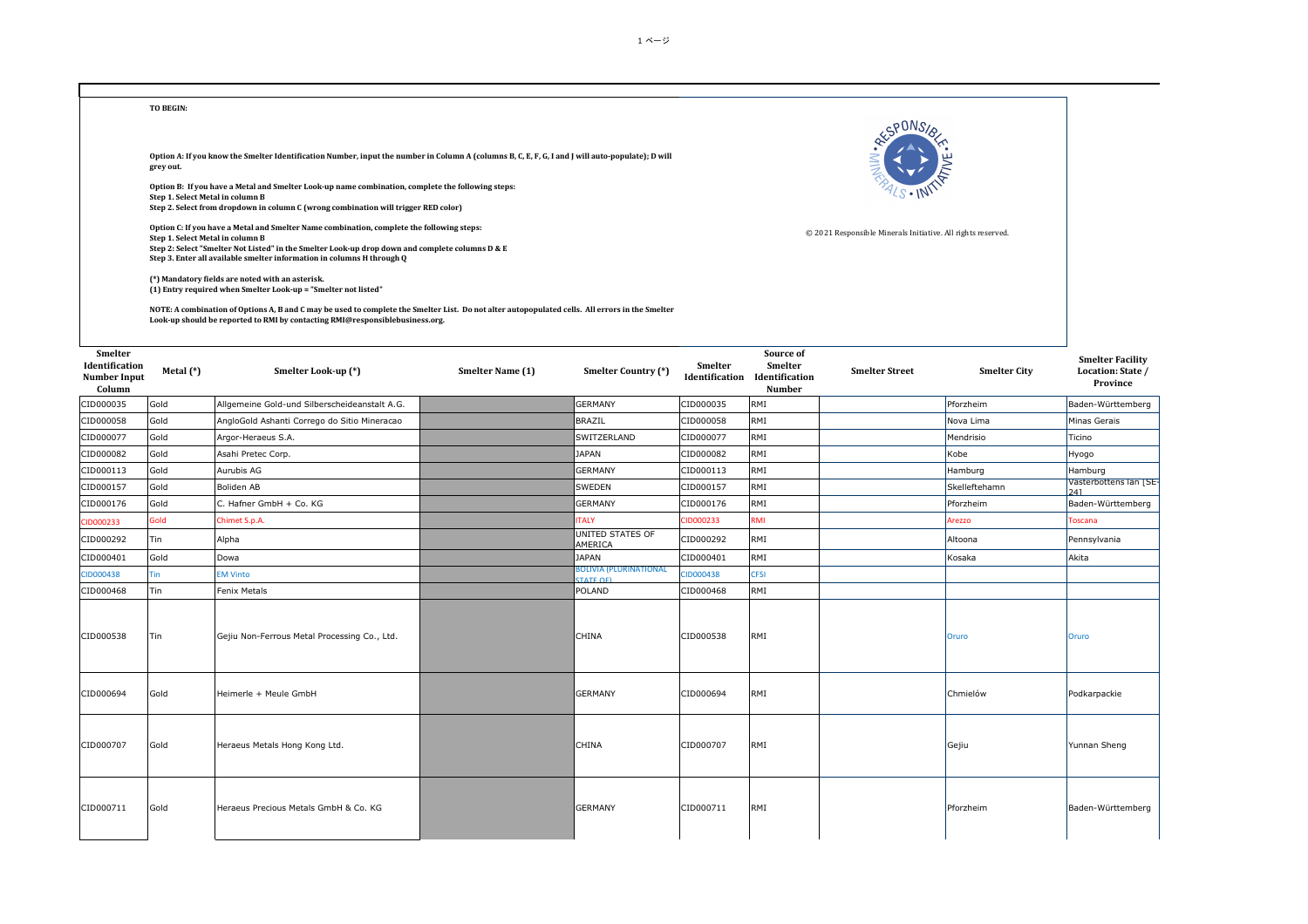| Smelter<br>Identification<br><b>Number Input</b><br>Column | Metal (*) | Smelter Look-up (*)                         | Smelter Name (1) | Smelter Country (*)         | Smelter   | Source of<br>Smelter<br>Identification Identification<br>Number | <b>Smelter Street</b>     | <b>Smelter City</b> | <b>Smelter Facility</b><br>Location: State /<br>Province |
|------------------------------------------------------------|-----------|---------------------------------------------|------------------|-----------------------------|-----------|-----------------------------------------------------------------|---------------------------|---------------------|----------------------------------------------------------|
| CID000807                                                  | Gold      | Ishifuku Metal Industry Co., Ltd.           |                  | <b>JAPAN</b>                | CID000807 | RMI                                                             |                           | Fanling             | Hong Kong SAR                                            |
| CID000814                                                  | Gold      | Istanbul Gold Refinery                      |                  | <b>TURKEY</b>               | CID000814 | RMI                                                             |                           | Hanau               | Hessen                                                   |
| CID000920                                                  | Gold      | Asahi Refining USA Inc.                     |                  | UNITED STATES OF<br>AMERICA | CID000920 | RMI                                                             |                           | Soka                | Saitama                                                  |
| CID000924                                                  | Gold      | Asahi Refining Canada Ltd.                  |                  | CANADA                      | CID000924 | RMI                                                             |                           | Kuyumcukent         | İstanbul                                                 |
| CID000937                                                  | Gold      | JX Nippon Mining & Metals Co., Ltd.         |                  | <b>JAPAN</b>                | CID000937 | RMI                                                             |                           | Salt Lake City      | Utah                                                     |
| CID000969                                                  | Gold      | Kennecott Utah Copper LLC                   |                  | UNITED STATES OF<br>AMERICA | CID000969 | RMI                                                             |                           | Brampton            | Ontario                                                  |
| CID000981                                                  | Gold      | Kojima Chemicals Co., Ltd.                  |                  | <b>JAPAN</b>                | CID000981 | RMI                                                             |                           | Ōita                | Ôita                                                     |
| CID001070                                                  | Tin       | China Tin Group Co., Ltd.                   |                  | <b>CHINA</b>                | CID001070 | <b>CFSI</b>                                                     |                           | Magna               | Utah                                                     |
| CID001105                                                  | Tin       | <b>Malaysia Smelting Corporation (MSC)</b>  |                  | <b>MALAYSIA</b>             | CID001105 | <b>CFSI</b>                                                     |                           | <b>Butterworth</b>  | <b>Pulau Pinang</b>                                      |
| CID001119                                                  | Gold      | Matsuda Sangyo Co., Ltd.                    |                  | <b>JAPAN</b>                | CID001119 | RMI                                                             |                           | Iruma               | Saitama                                                  |
| CID001147                                                  | Gold      | Metalor Technologies (Suzhou) Ltd.          |                  | <b>CHINA</b>                | CID001147 | <b>RMI</b>                                                      | Buiding B, 48 Dongfu Road | Suzhou              | <b>Jiangsu Sheng</b>                                     |
| CID001149                                                  | Gold      | Metalor Technologies (Hong Kong) Ltd.       |                  | <b>CHINA</b>                | CID001149 | <b>RMI</b>                                                      | 45-51 Tai Lin Pai Road    | <b>Kwai Chung</b>   | <b>Hong Kong SAR</b>                                     |
| CID001152                                                  | Gold      | Metalor Technologies (Singapore) Pte., Ltd. |                  | <b>SINGAPORE</b>            | CID001152 | <b>RMI</b>                                                      | 8 Buroh Street #01-06     | <b>Singapore</b>    | South West                                               |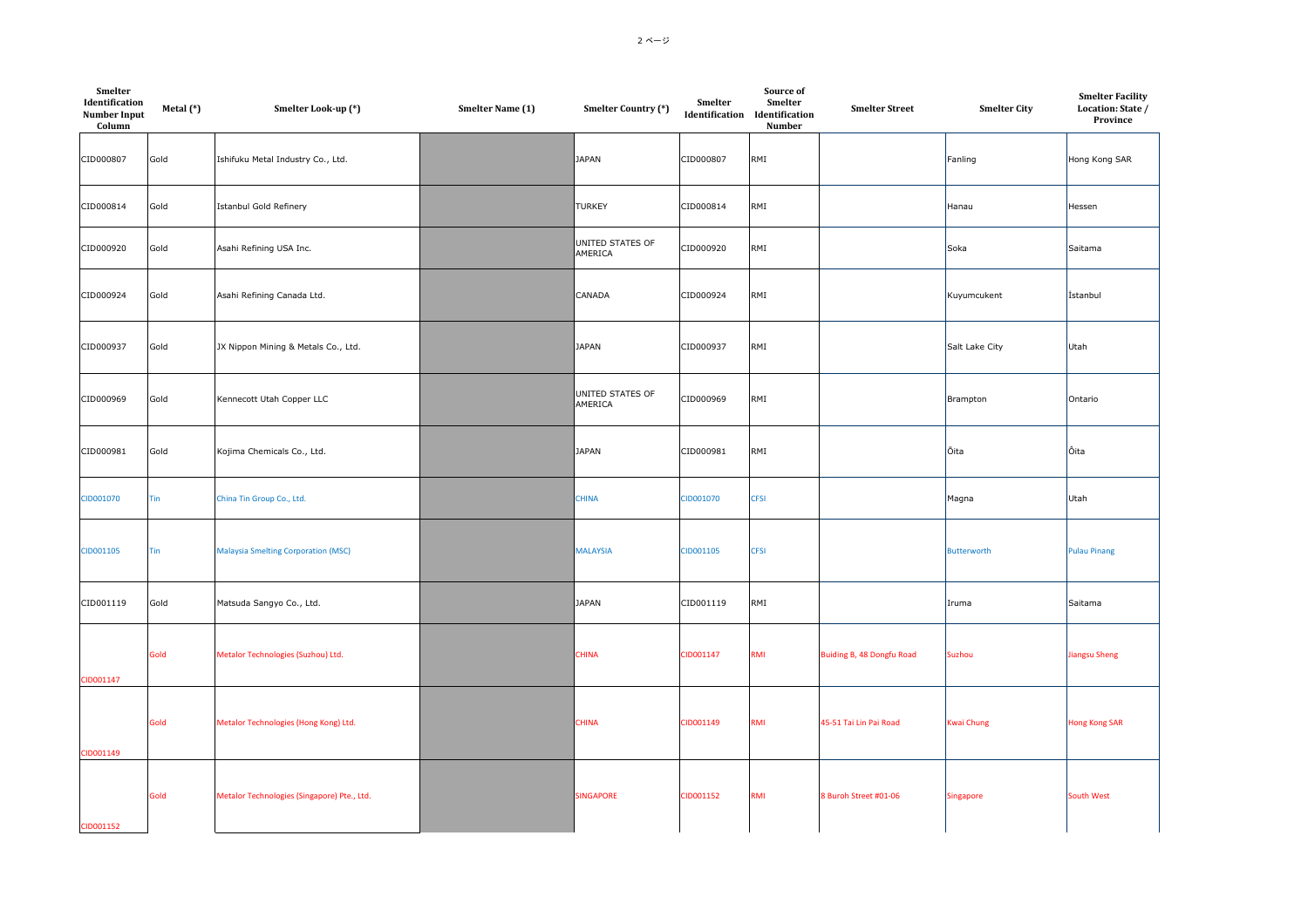| Smelter<br>Identification<br><b>Number Input</b><br>Column | Metal (*) | Smelter Look-up (*)                                  | Smelter Name (1) | Smelter Country (*)                               | Smelter   | Source of<br>Smelter<br>Identification Identification<br>Number | <b>Smelter Street</b>         | <b>Smelter City</b>    | <b>Smelter Facility</b><br>Location: State /<br>Province |
|------------------------------------------------------------|-----------|------------------------------------------------------|------------------|---------------------------------------------------|-----------|-----------------------------------------------------------------|-------------------------------|------------------------|----------------------------------------------------------|
| CID001153                                                  | Gold      | Metalor Technologies S.A.                            |                  | <b>SWITZERLAND</b>                                | CID001153 | RMI                                                             | <b>Route des Perveuils 8</b>  | Marin                  | Neuchâtel                                                |
| CID001157                                                  | Gold      | <b>Metalor USA Refining Corporation</b>              |                  | <b>JNITED STATES OF</b><br>AMERICA                | CID001157 | RMI                                                             | 255 John L. Dietsch Boulevard | <b>North Attleboro</b> | Massachusetts                                            |
| CID001173                                                  | Tin       | Mineracao Taboca S.A.                                |                  | <b>BRAZIL</b>                                     | CID001173 | RMI                                                             |                               | Bairro Guarapiranga    | São Paulo                                                |
| CID001182                                                  | Tin       | Minsur                                               |                  | <b>ERU</b>                                        | CID001182 | RMI                                                             |                               | Paracas                | lka                                                      |
| CID001188                                                  | Gold      | Mitsubishi Materials Corporation                     |                  | <b>JAPAN</b>                                      | CID001188 | RMI                                                             |                               | Naoshima               | Kagawa                                                   |
| CID001191                                                  | Tin       | Mitsubishi Materials Corporation                     |                  | <b>JAPAN</b>                                      | CID001191 | RMI                                                             |                               | Asago                  | Hyogo                                                    |
| CID001193                                                  | Gold      | Mitsui Mining and Smelting Co., Ltd.                 |                  | <b>JAPAN</b>                                      | CID001193 | RMI                                                             |                               | Takehara               | Hiroshima                                                |
| CID001259                                                  | Gold      | Nihon Material Co., Ltd.                             |                  | <b>JAPAN</b>                                      | CID001259 | RMI                                                             |                               | Noda                   | Chiba                                                    |
| CID001337                                                  | Tin       | Operaciones Metalurgicas S.A.                        |                  | <b>BOLIVIA (PLURINATIONAL</b><br><b>STATE OF)</b> | CID001337 | RMI                                                             |                               | Oruro                  | Oruro                                                    |
| CID001352                                                  | Gold      | PAMP S.A.                                            |                  | SWITZERLAND                                       | CID001352 | RMI                                                             |                               | Castel San Pietro      | Ticino                                                   |
| CID001453                                                  | Tin       | PT Mitra Stania Prima                                |                  | INDONESIA                                         | CID001453 | RMI                                                             |                               | Sungailiat             | Kepulauan Bangka<br>Belitung                             |
| CID001460                                                  | Tin       | PT Refined Bangka Tin                                |                  | INDONESIA                                         | CID001460 | RMI                                                             |                               | Sungailiat             | Kepulauan Bangka<br>Belitung                             |
| CID001477                                                  | Tin       | PT Timah Tbk Kundur                                  |                  | <b>INDONESIA</b>                                  | CID001477 | RMI                                                             |                               | <b>Kundur</b>          | Riau                                                     |
| CID001482                                                  | Tin       | PT Timah Tbk Mentok                                  |                  | <b>INDONESIA</b>                                  | CID001482 | RMI                                                             |                               | Mentok                 | Kepulauan Bangka<br><b>Belitung</b>                      |
| CID001534                                                  | Gold      | Royal Canadian Mint                                  |                  | CANADA                                            | CID001534 | RMI                                                             |                               | Ottawa                 | Ontario                                                  |
| CID001539                                                  | Tin       | Rui Da Hung                                          |                  | TAIWAN, PROVINCE OF<br>CHINA                      | CID001539 | RMI                                                             |                               | Longtan Shiang Taoyuan | Taoyuan                                                  |
| CID001622                                                  | Gold      | Shandong Zhaojin Gold & Silver Refinery Co.,<br>Ltd. |                  | CHINA                                             | CID001622 | RMI                                                             |                               | Zhaoyuan               | Shandong Sheng                                           |
| CID001798                                                  | Gold      | Sumitomo Metal Mining Co., Ltd.                      |                  | <b>JAPAN</b>                                      | CID001798 | RMI                                                             |                               | Saijo                  | Ehime                                                    |